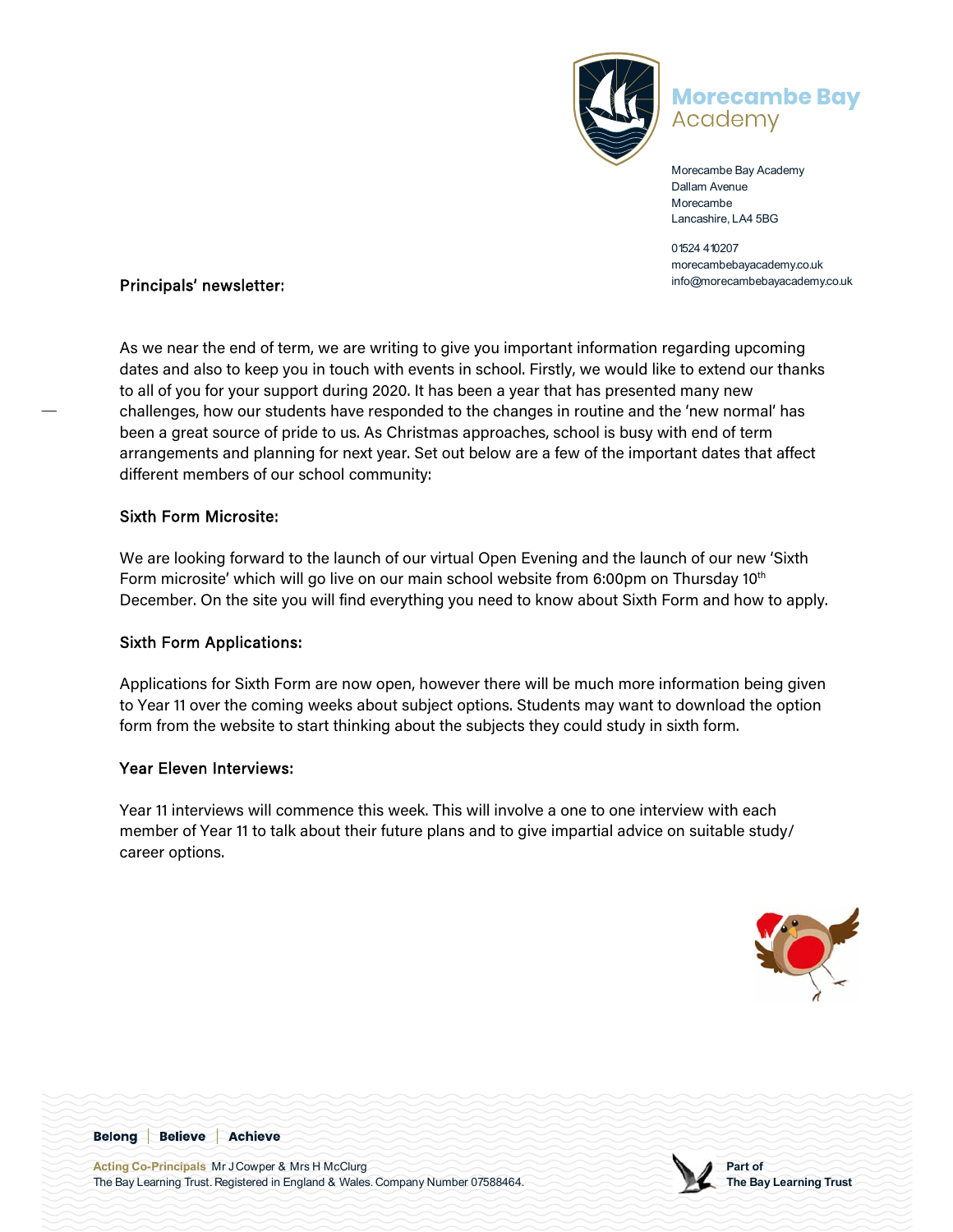

# **Morecambe Bay** Academy

Morecambe Bay Academy Dallam Avenue Morecambe Lancashire, LA4 5BG

01524 410207 morecambebayacademy.co.uk info@morecambebayacademy.co.uk

#### Christmas Mufti Day: 15<sup>th</sup> December:

On this day we will be encouraging our students to come in non-uniform with a festive theme. We will be pleased to see students in Christmas jumpers or other items of Christmas clothing, but this is not a fancy-dress day so Christmas costumes or 'onesies' will not be allowed and all clothing should be suitable to wear in a school environment. We will ask students to donate £1:00, or 50 pence if more than one of your children attend the academy, to our chosen Christmas Charity which will be 'Lancashire Mind', who work in promoting approaches to mental wellbeing and helping those experiencing problems with mental health.

#### Christmas Musical Event:

Please look out for the launch of Morecambe Bay Academy's virtual Christmas singalong. More details will be announced early next week. We hope you enjoy it as much as the students and staff enjoyed participating in it.

### Christmas Work Packs Year 11 and 13:

All Year 11 and 13 students will be given an individualised work pack for over the Christmas holidays. Please encourage your son/daughter to take some time away from the festivities to complete the activities.

#### Grade Cards:

Grade cards will be issued for the following years at the end of term: Y11, Y10, Y9

#### School Closure:

School will close for the Christmas break straight after registration at 1:15pm on Thursday  $17<sup>th</sup>$ December. School will reopen on Monday 4<sup>th</sup> January 2021.

### January 2021

#### Vocational Examinations:

External examinations for vocational subjects commence in January. Students will have received a <sup>d</sup> timetable and a copy is available on the school website.



**Acting Co-Principals** Mr J Cowper & Mrs H McClurg The Bay Learning Trust. Registered in England & Wales. Company Number 07588464.